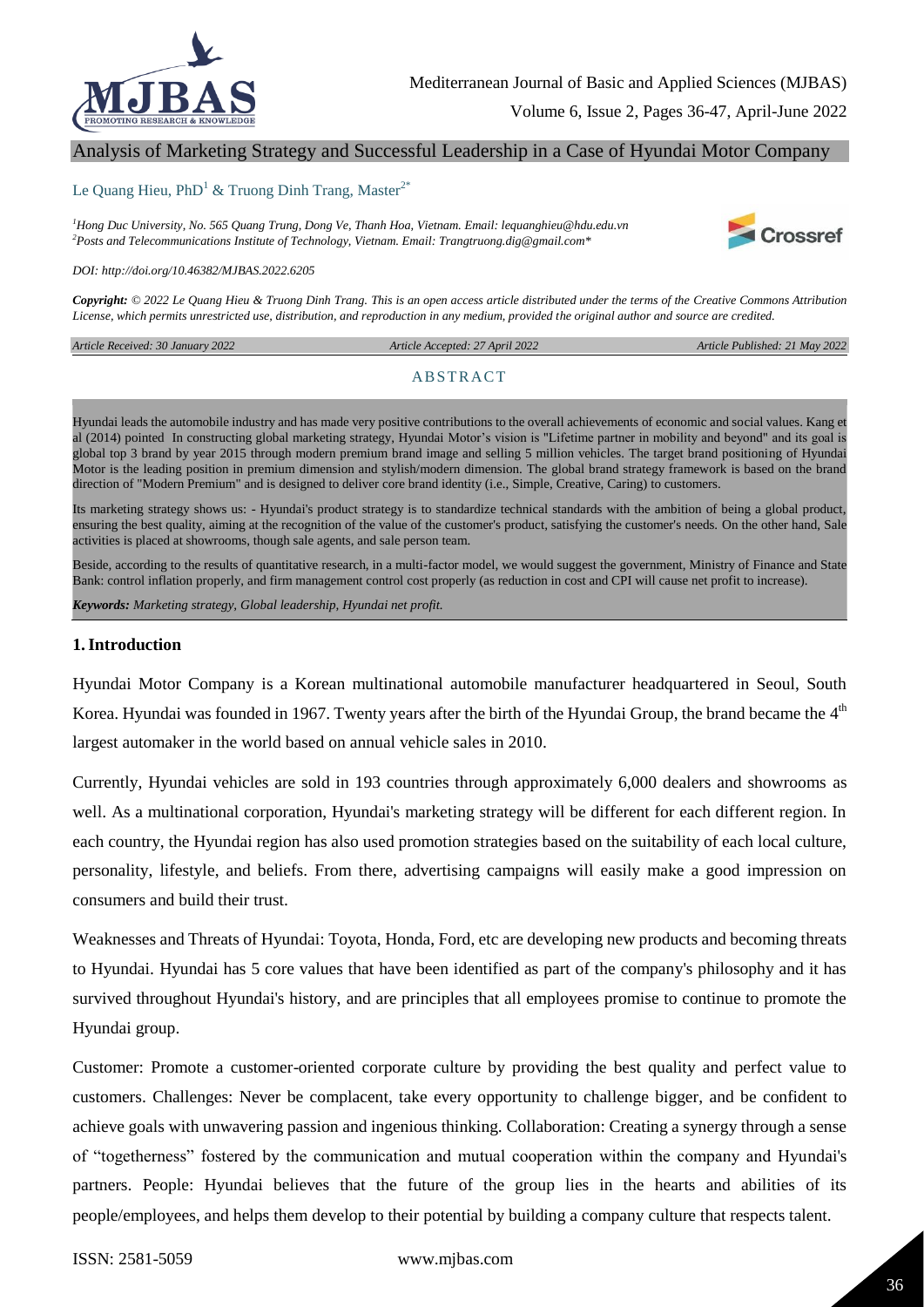

To reach its market leader position in automobile market, Hyundai continue to concentrate on design, to create images of beautiful and high-class products with competitive price for various clients. That's why analysis of market risk is important for the corporation.

Author will present this paper: after the introduction it is the research issues, literature review and methodology. Next, section 3 will cover methodology and data and section 4 presents main research findings/results. Section 5 gives us some discussion and conclusion as well as policy recommended.

## **2. Body of Manuscript**

## *2.1. Research issues*

The scope of this study will cover:

Issue 1: What are marketing strategies of Hyundai to make it leadership successful?

Issue 2: What are the impacts of micro and macro economic factors on Hyundai net profit?

Issue 3: Based on above discussion, we recommend some management solutions

## *2.2. Literature review*

## *We will summarize in below table:*

## **Table 1.** Summarize related studies

| <b>Authors</b> | Year | <b>Content, results</b>                                                                                                                                                                                                                                                                                                                                                                                                                                                                                                                                                                                                                                                                                                                                                                                                                                                                                                        |
|----------------|------|--------------------------------------------------------------------------------------------------------------------------------------------------------------------------------------------------------------------------------------------------------------------------------------------------------------------------------------------------------------------------------------------------------------------------------------------------------------------------------------------------------------------------------------------------------------------------------------------------------------------------------------------------------------------------------------------------------------------------------------------------------------------------------------------------------------------------------------------------------------------------------------------------------------------------------|
| Kang et al.    | 2014 | In order to manage brand performance, Hyundai's marketing<br>platform also includes marketing performance management,<br>brand<br>performance<br>management,<br>and<br>market<br>driven<br>organization. From this diagnosis, Hyundai Motor is well posed<br>to build a strong brand. Nevertheless, there are still challenges<br>technology,<br>ahead<br>from<br>consumer,<br>competitor,<br>and<br>macro-environment perspectives. To overcome these threats,<br>the bases of competition for all successful automotive brands<br>are various differentiation factors, including technology,<br>performance, value proposition, or heritage. Hyundai Motor is<br>well prepared so far. However, it is not tested against time yet<br>whether Hyundai can overcome these unforeseeable major<br>threats. Hyundai is trying to find the solution from a strong<br>brand, while believing in "New Thinking. New Possibilities." |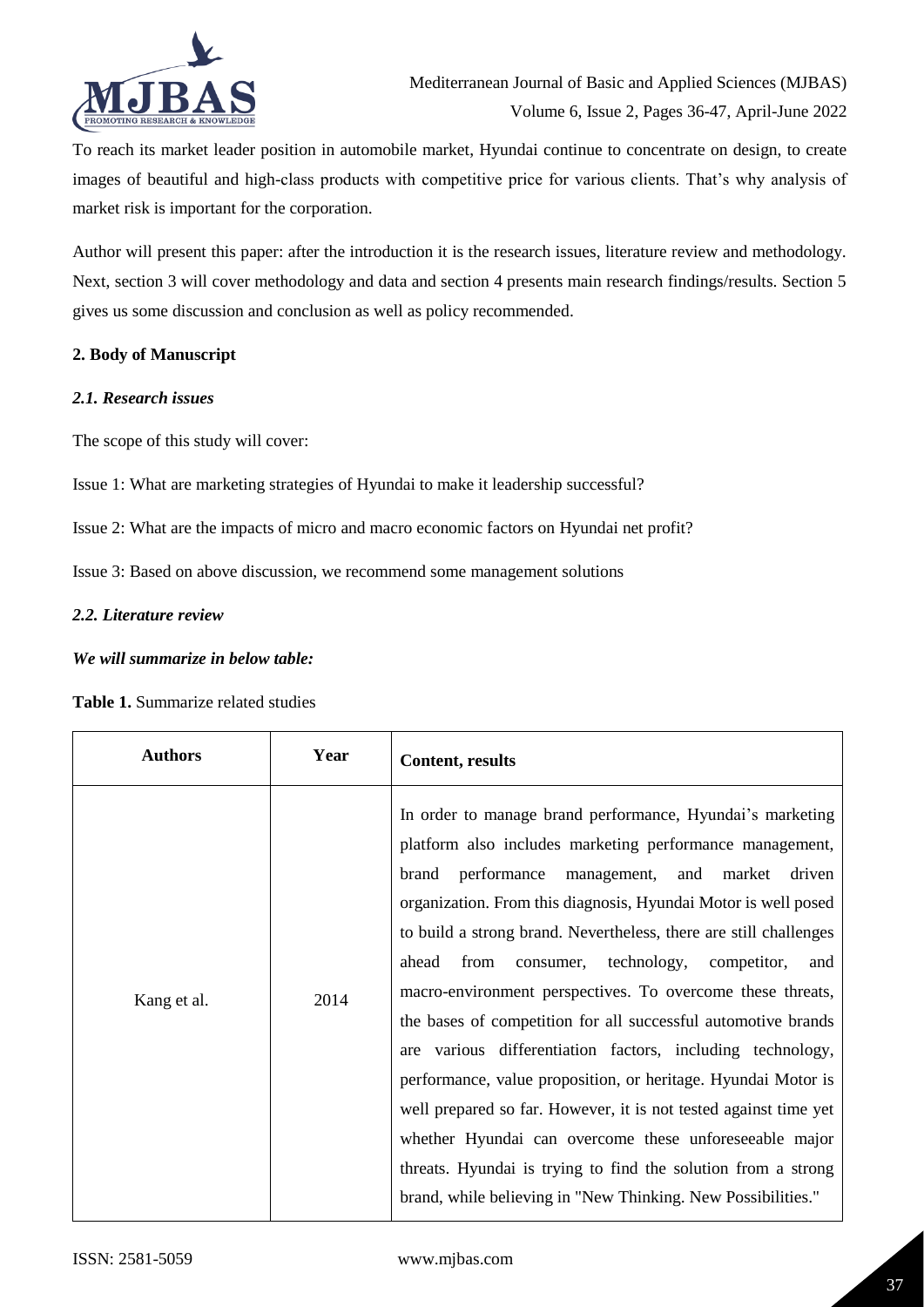

| Sadia and Noreen   | 2012 | Exchange rate and Short term Interest Rate have significant<br>impact on Banking index. Macroeconomic variables like Money<br>Supply, Exchange Rate, Industrial Production, and Short Term<br>Interest Rate affects the banking index negatively whereas Oil<br>prices has a positive impact on Banking index.                                                 |
|--------------------|------|----------------------------------------------------------------------------------------------------------------------------------------------------------------------------------------------------------------------------------------------------------------------------------------------------------------------------------------------------------------|
| Manisha and Shikha | 2014 | Exchange rate, Inflation, GDP growth rate affect banking index<br>positively whereas Gold prices have negative impact on BSE<br>Bankex but none of them have significant impact on Bankex.                                                                                                                                                                     |
| Krishna            | 2015 | Investigated the nature of the causal relationships between stock<br>prices and the key macro economic variables in BRIC countries.<br>The empirical evidence shows that long-run and short-run<br>relationship exists between macro economic variables and stock<br>prices, but this relationship was not consistent for all of the<br><b>BRIC</b> countries. |
| Reddy et al.       | 2021 | Showed that generation nowadays know more about the<br>products through broadcast advertising such as TV and digital<br>media rather than print media such as newspaper and magazine.<br>Therefore, Hyundai Motors should invest more marketing<br>strategy in broadcast and digital advertising.                                                              |

(Source: author synthesis)

Moreover, Duy (2015) mentioned through the evolution of interest rates and the VNI could see that the relationship between these two variables in the period 2005-2014 is the opposite. This relationship is shown in specific periods of the year the stock market proved quite sensitive to interest rates. When interest rates are low or high but the bearish stock market rally, and vice versa when the high interest rates the stock market decline.

DTN Huy (2015) mention marketing can affect corporate governance and this confirmed by (TTH Ha et al, 2019; PM Dat et al, 2020) and this will need research skills (DT Tinh et al, 2021; NT Hang et al, 2021).

Le, K., & Nguyen, M. (2021) pointed we can take advantage it for education.

Hirindu and Kishanu (2017) found out there are many factors affect to the profitability of the banking sector. Generally, these factors are categorized as bank specific factors, industry specific factors and macroeconomic factors. Bank specific factors such as bank size, capital ratio, deposits ratio, Liquidity ratio and Overhead expense management. These are internal determinants of bank profitability. Macroeconomic factors such as inflation, GDP and Market Capitalization. Charles and Biro (2017) stated that while the balance sheet is much more likely to be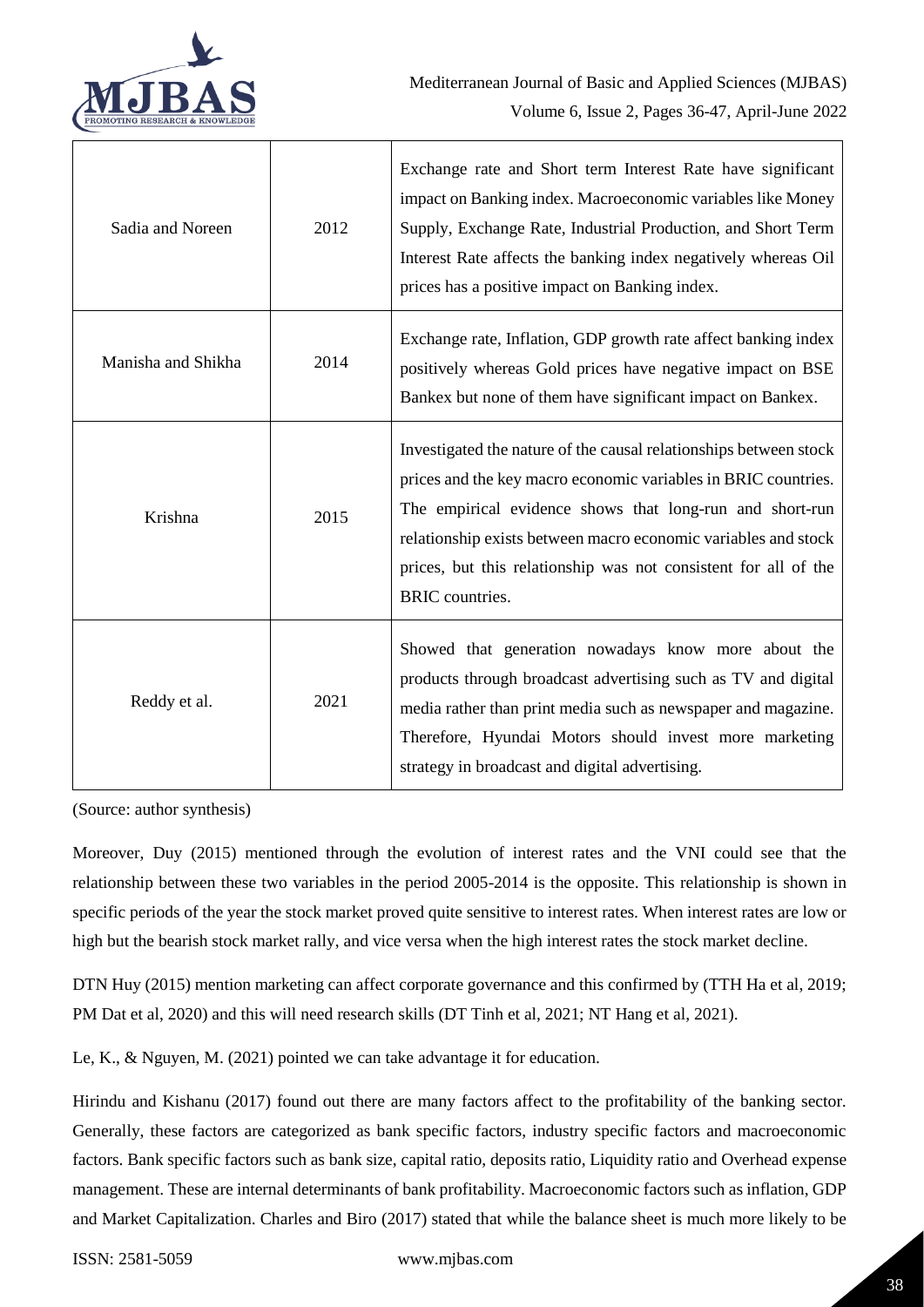

the lead-in financial statement, firms leading with the statement of operations are larger and more profitable. Then, Al-Abedallat (2017) mentioned there is a significant statistical impact of the factors (Assets, Direct credit Facilities, Deposits, Owner's equity, Branches, ATM) together on the return on assets (ROA). Also, there is a significant statistical impact of the factors (Assets, Direct credit Facilities, Deposits, Owner's equity, Branches, ATM) together on the return on Owners' equity (ROE).

It also recommended that the Banks in Jordan should increase diversification in the investment to increase profitability.

Within the scope of this paper, we measure impacts of some macro factors on Hyundai net profit and suggest policies for bank system, Korean government, Ministry of Finance, State Bank and relevant government bodies.

## *Conceptual theories about industry leaders*

Identifying competitors in the market (for ex., Toyota, Honda, Ford, etc.), Hyundai needs to recognize the changing tastes of traditional customers and figuring out product innovations to maintain its leader position. Industry leaders such as Hyundai need to recognize the existence of new competitors in the global and domestic competitive markets is obvious. And to become sector leader, it will have followers and it can enhance its position by proposing programs to achieve common goals in its industry. It is the process in which a single firm will affect the whole system to reach common goals.

There are many ways that an industry leader affecting its market such as: pricing, distributing, etc. Based on above analysis, we can propose a so-called industry leadership theory.

## **3. Methodology and Data**

This research paper establishes correlation among micro and macro economic factors by using an econometric model to analyze impacts of many economic factors in Korea on Hyundai net profit.

We also analyze data throughout time series from 2010-2019. We build a regression model with Eview software to measure impacts of factors. Hyundai net profit is a function with macro variables. And this paper also uses analytical and general data analysis method to measure and generate comments on the results, then suggest policies based on these analyses.

#### **4. Main Results**

## *4.1. Analysis of Marketing strategy of Hyundai*

First, Vhanmore et al (2019) said, if organization has a unique and differential advantage, an organization has to be creative in its marketing strategy. Today due to innovative marketing strategies Hyundai motors has become one of the leading & largest sellers of automobiles in India.

The Company has adopted various Brand positioning, Advertising, Distribution strategies for capturing the overall market. Hyundai's few unique promotional strategies Change your life campaign.

The objective of this paper is to focus on various marketing strategies of Hyundai Motors in India.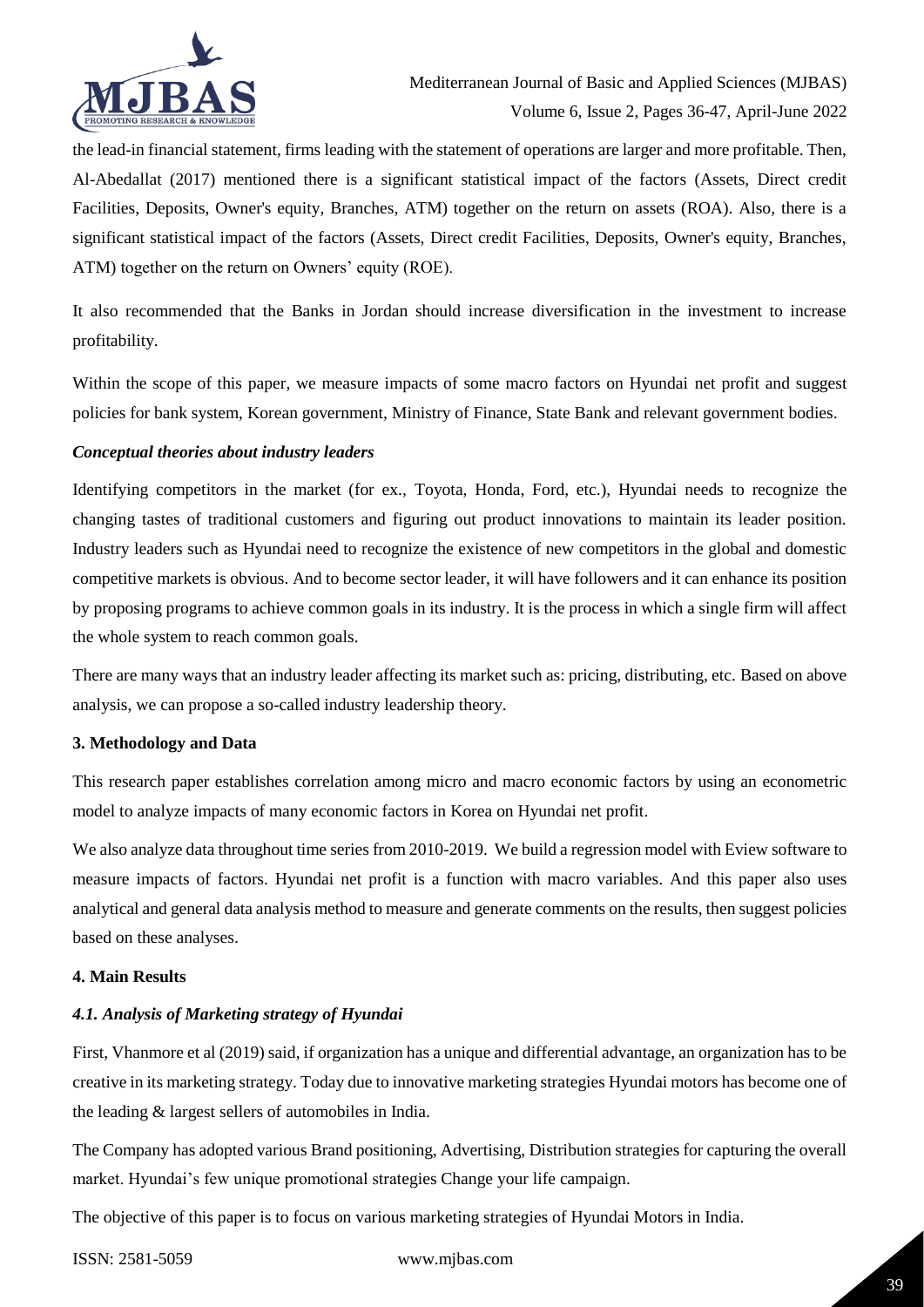

### *We analyze in below section:*

## *Hyundai product strategy*

Hyundai automobiles has various products and styles, designs for all markets and clients depending on their income.

- Hyundai's product strategy is to standardize technical standards with the ambition of being a global product, ensuring the best quality, aiming at the recognition of the value of the customer's product, satisfying the customer's needs.

- Hyundai's next strategy is to go into product depth and develop new products, moving old products to new markets (products are new to markets), repositioning old products.

#### *Price strategy*

Price is following a differentiated pricing strategy and meeting all kinds of clients demand.

### *Promotion strategy*

#### *TVs, radio and advertisement*

Advertisement to promote and market the product and market the products will be shown on the leading television channel. Major music and sports channel will promote and they will promote and they will reach out to the youth.

Radios on FM, Daily advertisement in leading newspaper and magazines will be used to promote the products. Leaflets at the initial stage will be distributed at malls, college areas and various places.

#### *Place strategy*

Sale activities is placed at showrooms, though sale agents, and sale person team.

Hyundai establishes Hyundai Finance Company in 1990. They also established a distribution company in Germany, a joint venture with a local partner to promote marketing in Western Europe.

#### *People strategy*

Improving technology is one of the prerequisites for survival in a competitive world. Hyundai has put into operation 6 research institutes in Korea and abroad. They strongly establish R&D facilities to facilitate the transfer of advanced technology for domestic car manufacturers. This research institute acts as a base for exchange R&D with other institutes, development of new car models and avionics, analysis and evaluation of advanced Japanese cars.

In Los Angeles, they built a design and engineering center in Ann Arbor, Michigan in 1986 to provide the parent company with the latest technologies and develop automobiles to meet diverse needs of local customers.

## *4.2. General data analysis*

First of all, the below chart 1 shows us that Y has a negative correlation with Cost: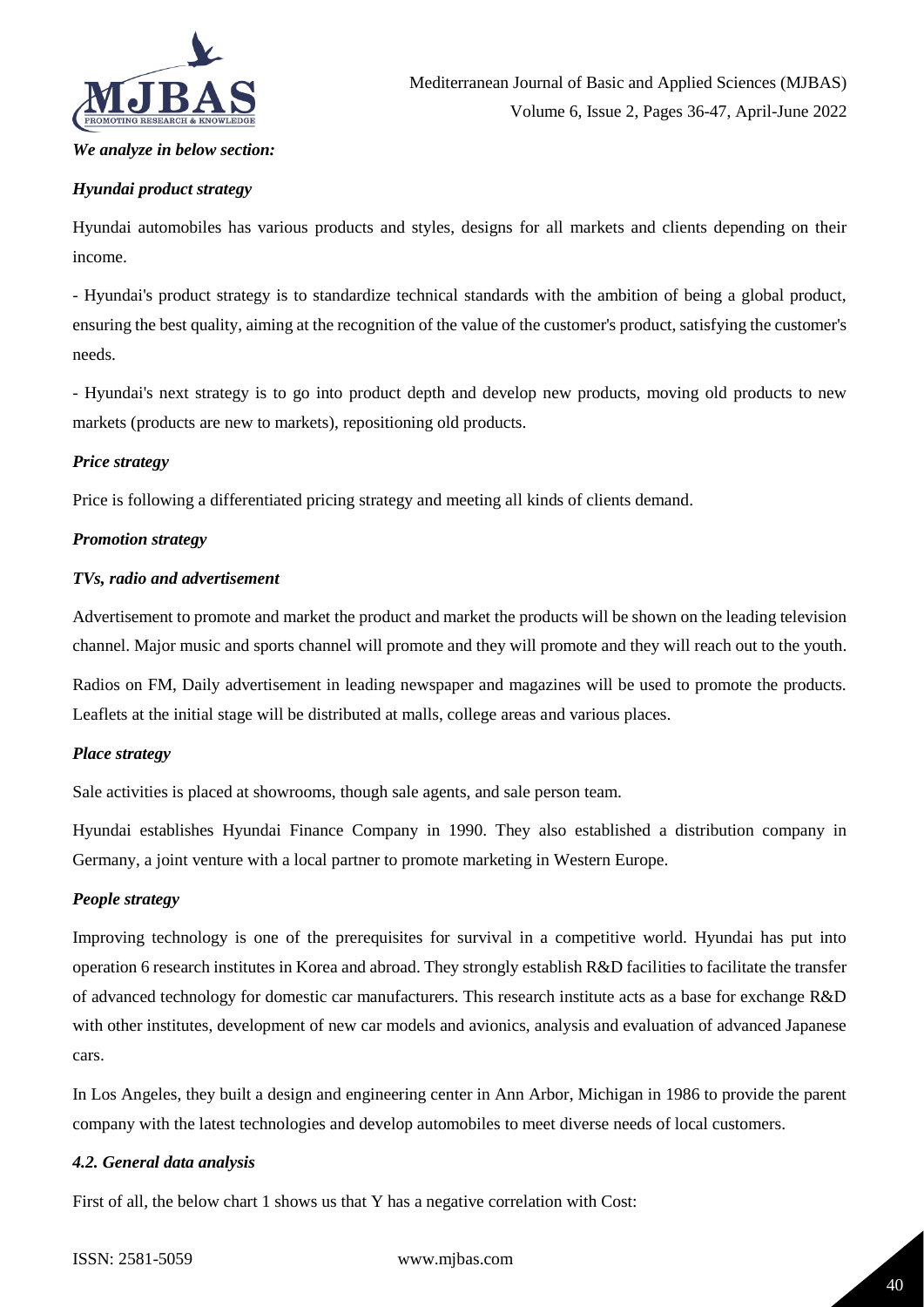

**Chart 1.** Hyundai Net profit (Y) vs. Cost (c.o)



Next we find out that, based on the below scatter chart, Y (Net profit) has positive correlation with inflation (CPI).





Looking at the below chart 3, we also recognize that Hyundai Net profit (Y) and stock price have positive correlation.



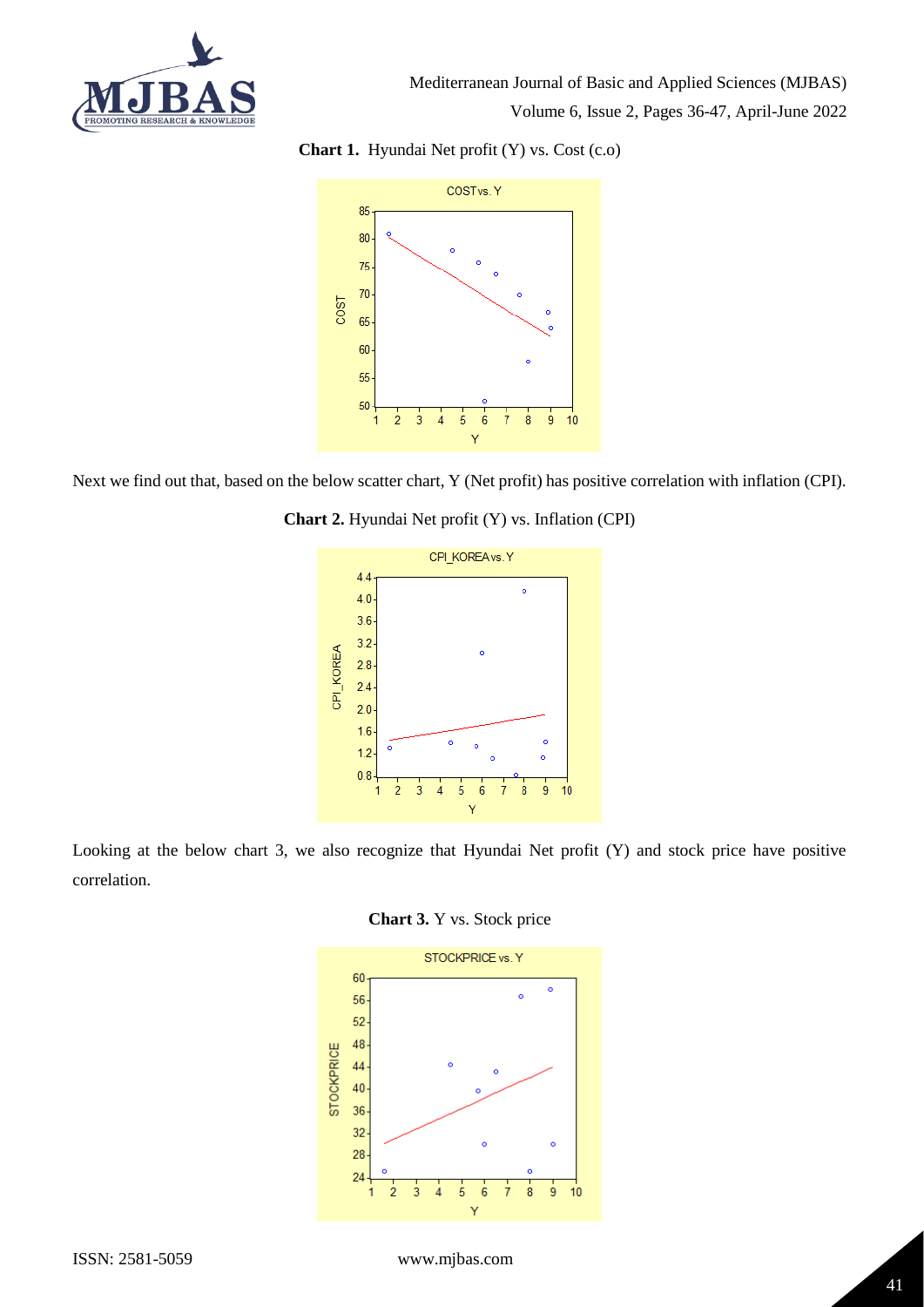

## **Table 2.** Covariance matrix for 7 macro economic variables

| v           | <b>SALE</b> | <b>STOCKPRICE</b> | <b>SP500</b> | <b>R KOREA</b> | G US        | <b>G KOREA</b>           | CPI US      | <b>CPI KOREA</b> | <b>COST</b> |
|-------------|-------------|-------------------|--------------|----------------|-------------|--------------------------|-------------|------------------|-------------|
| 4.923951    | $-9.063704$ | 9.215556          | -403.7735    | 1.195543       | $-0.513593$ | $-0.062975$              | $-0.174506$ | 0.313012         | $-11.78765$ |
| $-9.063704$ | 89.42000    | 36.77722          | 1896.350     | $-7.554704$    | 0.628111    | $-9.014115$              | $-0.781185$ | $-7.239852$      | 86.10926    |
| 9.215556    | 36.77722    | 139.8117          | 268.4258     | $-4.138056$    | $-0.522167$ | $-2.978822$              | -4.533500   | $-7.603278$      | 27.32944    |
| -403.7735   | 1896.350    | 268,4258          | 67519.25     | $-215.2441$    | 12.77449    | $-105.4986$              | 8.506390    | $-118.0875$      | 2005.280    |
| .195543     | $-7.554704$ | -4.138056         | $-215.2441$  | 0.852602       | $-0.121381$ | 0.496272                 | 0.190901    | 0.682920         | $-7.763914$ |
| $-0.513593$ | 0.628111    | $-0.522167$       | 12.77449     | $-0.121381$    | 0.235289    | 0.046641                 | $-0.199130$ | $-0.178463$      | 1.003593    |
| $-0.062975$ | $-9.014115$ | $-2.978822$       | $-105.4986$  | 0.496272       | 0.046641    | 1.375302                 | $-0.003065$ | 0.706964         | $-7.823528$ |
| $-0.174506$ | $-0.781185$ | $-4.533500$       | 8.506390     | 0.190901       | $-0.199130$ | $-0.003065$              | 0.426973    | 0.441632         | $-0.766123$ |
| 0.313012    | $-7.239852$ | $-7.603278$       | $-118.0875$  | 0.682920       | $-0.178463$ | 0.706964                 | 0.441632    | 1.068914         | $-6.854975$ |
| $-11.78765$ | 86.10926    | 27.32944          | 2005.280     | $-7.763914$    | 1.003593    | $-7.823528$              | $-0.766123$ | $-6.854975$      | 85.48025    |
|             |             |                   |              |                |             | <b>Covariance Matrix</b> |             |                  |             |

## *4.3. Regression model and main findings*

In this section, we will find out the relationship between several macro economic factors and Hyundai Net profit.

**4.3.1. Scenario 1** - Regression model with 2 variables: analyzing impact of Inflation (CPI) on Hyundai Net profit

(Y):

Running Eview gives us below results:

| Dependent Variable: Y<br>Method: Least Squares<br>Date: 02/27/20 Time: 14:36<br>Sample: 19<br>Included observations: 9 |             |                       |             |          |  |  |  |
|------------------------------------------------------------------------------------------------------------------------|-------------|-----------------------|-------------|----------|--|--|--|
| Variable                                                                                                               | Coefficient | Std. Error            | t-Statistic | Prob.    |  |  |  |
| COST                                                                                                                   | $-0.235561$ | 0.100746              | $-2.338182$ | 0.0580   |  |  |  |
| <b>CPI KOREA</b>                                                                                                       | $-1.217831$ | 0.900923              | $-1.351760$ | 0 2252   |  |  |  |
| с                                                                                                                      | 24.75238    | 8.160016              | 3.033374    | 0.0230   |  |  |  |
| R-squared                                                                                                              | 0.486504    | Mean dependent var    |             | 6.422222 |  |  |  |
| Adjusted R-squared                                                                                                     | 0.315339    | S.D. dependent var    |             | 2.353602 |  |  |  |
| S.E. of regression                                                                                                     | 1.947471    | Akaike info criterion |             | 4 432142 |  |  |  |
| Sum squared resid                                                                                                      | 22 75586    | Schwarz criterion     |             | 4.497884 |  |  |  |
| Log likelihood                                                                                                         | $-16.94464$ | <b>E-statistic</b>    |             | 2.842304 |  |  |  |
| Durbin-Watson stat                                                                                                     | 1.438969    | Prob(F-statistic)     |             | 0.135398 |  |  |  |

Therefore,  $Y = -0.23 * COST - 1.2 * CPL + 24.7$ ,  $R^2 = 0.48$  SER = 1.9

Hence, this equation shows us Hyundai Net profit has a negative correlation with Cost and negative relationship with inflation in Korea. Esp., it is highly positively affected by CPI.

**4.3.2. Scenario 2** - Regression model with 3 variables: adding lending rate (r) into the above model

Eviews generates below statistical results :

| Dependent Variable: Y<br>Method: Least Squares<br>Date: 02/27/20 Time: 14:37<br>Sample: 19<br>Included observations: 9 |             |                       |             |          |  |  |
|------------------------------------------------------------------------------------------------------------------------|-------------|-----------------------|-------------|----------|--|--|
| Variable                                                                                                               | Coefficient | Std. Error            | t-Statistic | Prob.    |  |  |
| COST                                                                                                                   | $-0.120428$ | 0.179181              | $-0.672106$ | 0.5313   |  |  |
| <b>CPI KOREA</b>                                                                                                       | $-1.381886$ | 0.953557              | $-1.449190$ | 0.2070   |  |  |
| R KOREA                                                                                                                | 1.412457    | 1.789439              | 0.789329    | 0.4657   |  |  |
| с                                                                                                                      | 10.91692    | 19.44954              | 0.561294    | 0.5988   |  |  |
| R-squared                                                                                                              | 0.543400    | Mean dependent var    |             | 6.422222 |  |  |
| Adjusted R-squared                                                                                                     | 0.269440    | S.D. dependent var    |             | 2.353602 |  |  |
| S.E. of regression                                                                                                     | 2 011690    | Akaike info criterion |             | 4.536930 |  |  |
| Sum squared resid                                                                                                      | 20.23448    | Schwarz criterion     |             | 4.624585 |  |  |
| Log likelihood                                                                                                         | $-16.41618$ | <b>F-statistic</b>    |             | 1.983501 |  |  |
| Durbin-Watson stat                                                                                                     | 1.476402    | Prob(F-statistic)     |             | 0.234998 |  |  |

Hence, Y =  $-0.12 * COST - 1.38 * CPI + 1.4 * R + 10.9$ ,  $R^2 = 0.54$ , SER = 2.01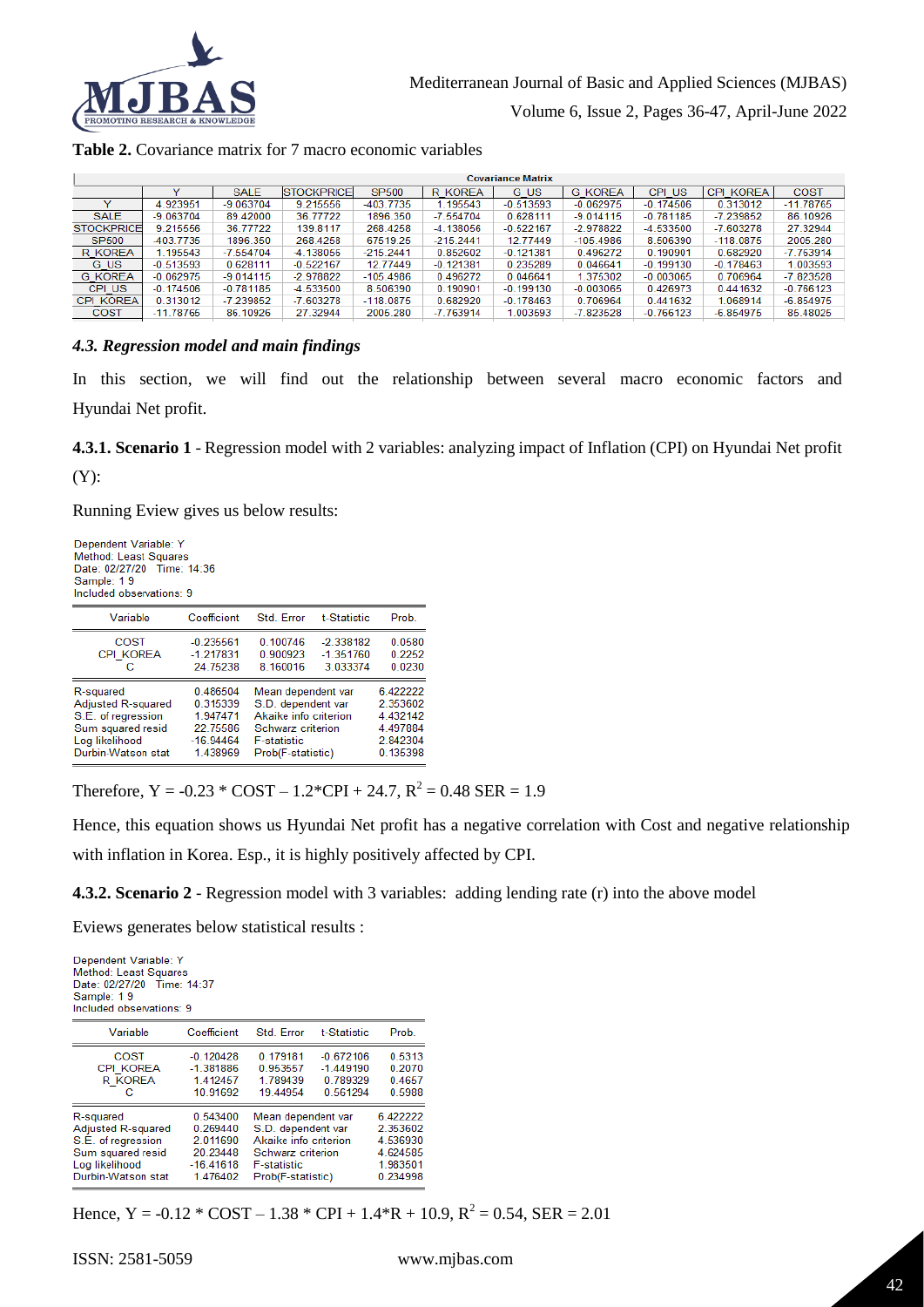

The above regression equation shows us that Hyundai Net profit  $(Y)$  has a positive correlation with lending rate and negative relationship with inflation (CPI) and cost (c.o). And the coefficient (with lending rate) is the highest, the 2nd highest is with inflation. Lending interest rate decreases together with CPI increases will increase costs of business and lead to a decrease in Hyundai net profit.

## **5. Discussion and Conclusion**

Through the regression equation with above our regression model, because Hyundai Net profit (Y) has a positive correlation with lending rate and negative relationship with inflation (CPI) and cost (c.o). And the coefficient (with lending rate) is the highest, the 2nd highest is with inflation. Lending interest rate decreases together with CPI increases will increase costs of business and lead to a decrease in Hyundai net profit, we would suggest the government, Ministry of Finance and State Bank : control inflation properly , and firm management control cost properly (as reduction in cost and CPI will cause net profit to increase).

Next, it is necessary to coordinate synchronously between the management and administration of commercial bank policies with fiscal policies, monetary policies, as well as sale and cost management strategies.

Finally, this research paper also helps to direct further future researches, for instance, we could add deposit rate, trade balance and unemployment rate into our above econometric model to measure impacts of them on Hyundai Net profit.

For Hyundai policy: they need to continue to act effectively in short term, medium term and long term.

Remember, To maximize brand awareness, Hyundai uses the best outdoor advertising locations such as airports, city centers and fan gathering areas of the host countries as well as on all other continents.

In addition, there are a few other activities that are also very effective such as making use of advertising on TV, on giant screens at stadiums, programs to improve brand awareness such as "Be there with Hyundai", Goodwill ball (GWB) with a giant ball 4 meters high is moved across 32 countries to collect best wishes for the teams.

## **Research limitation**

The study can compare across markets of the firm.

#### **Acknowledgements**

Authors would like to take this opportunity to express their warm thanks to Board of Editors and Colleagues in assisting convenient conditions for this research paper.

# **Declarations** *Source of Funding This research did not receive any grant from funding agencies in the public, commercial, or not-for-profit sectors. Consent for publication*

*Authors declare that they consented for the publication of this research work.*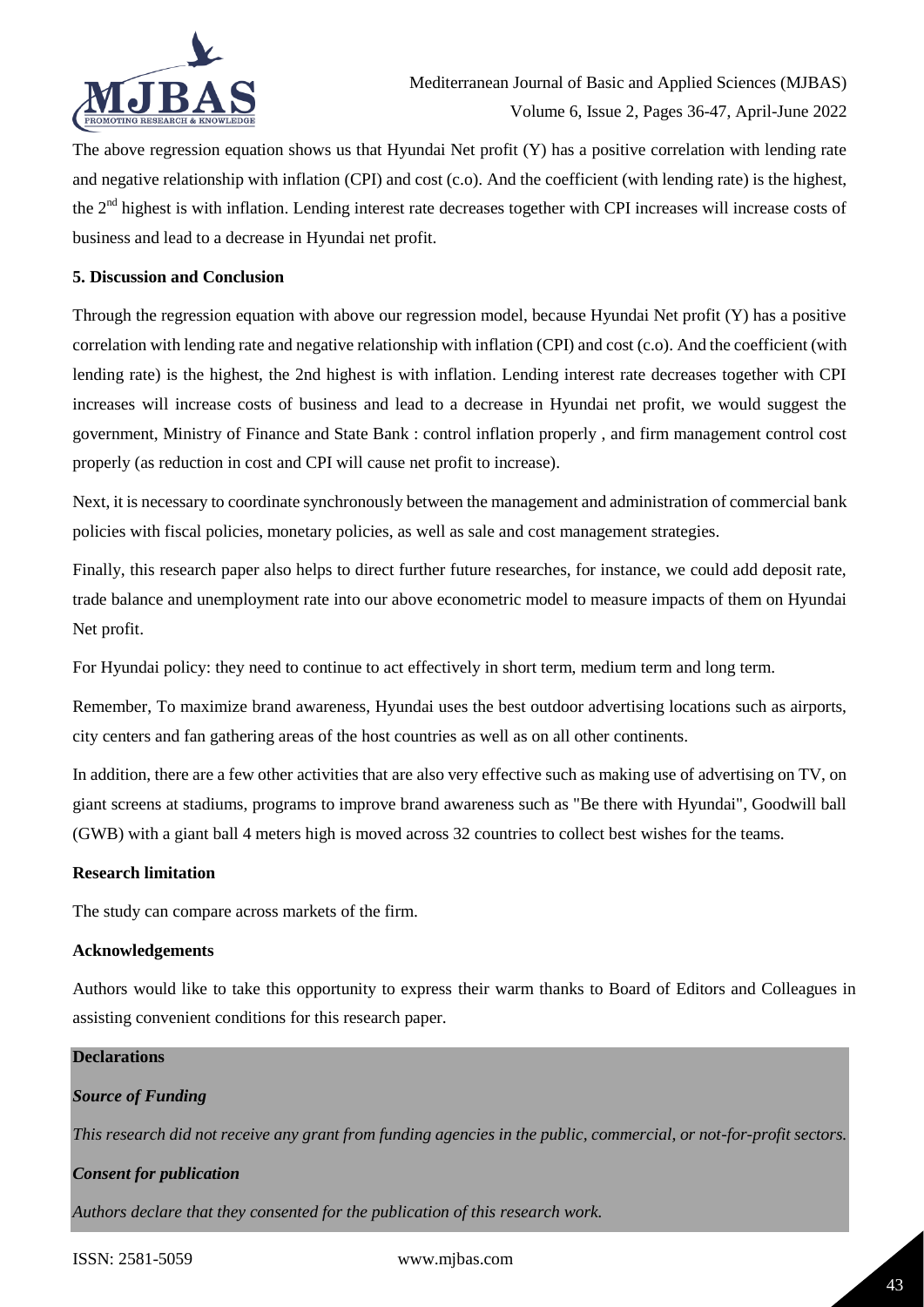

## **References**

[1] Al-Abedallat, A.Z. (2017). Factors Affecting the Profitability of Banks: A Field Study of Banks Operating in Jordan, European Scientific Journal, 13(22). doi: 10.19044/esj.2017.v13n22p141.

[2] Ahmad, N., & Ramzan, M. (2016). Stock Market Volatility and Macroeconomic Factor Volatility, International Journal of Research in Business Studies and Management, 3(7): 37-44.

[3] Arshad, Z., Ali, R. A., Yousaf, S., & Jamil, S. (2015). Determinants of Share Prices of listed Commercial Banks in Pakistan, IOSR Journal of Economics and Finance, 6(2): 56-64.

[4] Ayub, A., & Masih, M. (2013). Interest Rate, Exchange Rate, and Stock Prices of Islamic Banks: A Panel Data Analysis, MPRA Paper No. 58871.

[5] Charles, W.M., & Biro, C. (2017). An Examination of Factors Affecting Financial Statement Placement Order, Journal of Business & Economic Policy, 4(3).

[6] Cherif, R., & Hasanov, F. (2012). Public Debt Dynamics: The Effects of Austerity, Inflation, and Growth Shocks, IMF Working paper WP/12/230.

[7] DTN Huy, DTN Hien. (2010). The backbone of European corporate governance standards after financial crisis, corporate scandals and manipulation, Economic and business review, 12(4).

[8] DTN Huy. (2015). The critical analysis of limited south asian corporate governance standards after financial crisis, International Journal for Quality Research, 9(4).

[9] D Thi Ngu, DT Huong, DTN Huy, PT Thanh, ES Dongul. (2021). Language teaching application to English students at master's grade levels on history and macroeconomic-banking management courses in universities and colleges, Journal of Language and Linguistic Studies, 17(3).

[10] DTN Huy, TH Le, NT Hang, S Gwoździewicz, ND Trung, P Van Tuan. (2021). Further Researches and Discussion on Machine Learning Meanings-And Methods of Classifying and Recognizing Users Gender on Internet, Advances in Mechanics, 9(3): 1190-1204.

[11] DTN Huy, BTT Loan, TA Pham. (2020). Impact of selected factors on stock price: a case study of Vietcombank in Vietnam, Entrepreneurship and Sustainability Issues, 7(4).

[12] DTN Huy, VK Nhan, NTN Bich, NTP Hong, NT Chung, PQ Huy. (2021). Impacts of Internal and External Macroeconomic Factors on Firm Stock Price in an Expansion Econometric model-A Case in Vietnam Real Estate Industry, Data Science for Financial Econometrics, 189-205.

[13] DT Tinh, NT Thuy, DT Ngoc Huy. (2021). Doing Business Research and Teaching Methodology for Undergraduate, Postgraduate and Doctoral Students-Case in Various Markets Including Vietnam, Elementary Education Online, 20(1).

[14] DTN Huy, PN Van, NTT Ha. (2021). Education and computer skill enhancing for Vietnam laborers under industry 4.0 and EVFTA agreement, Elementary Education Online, 20(4).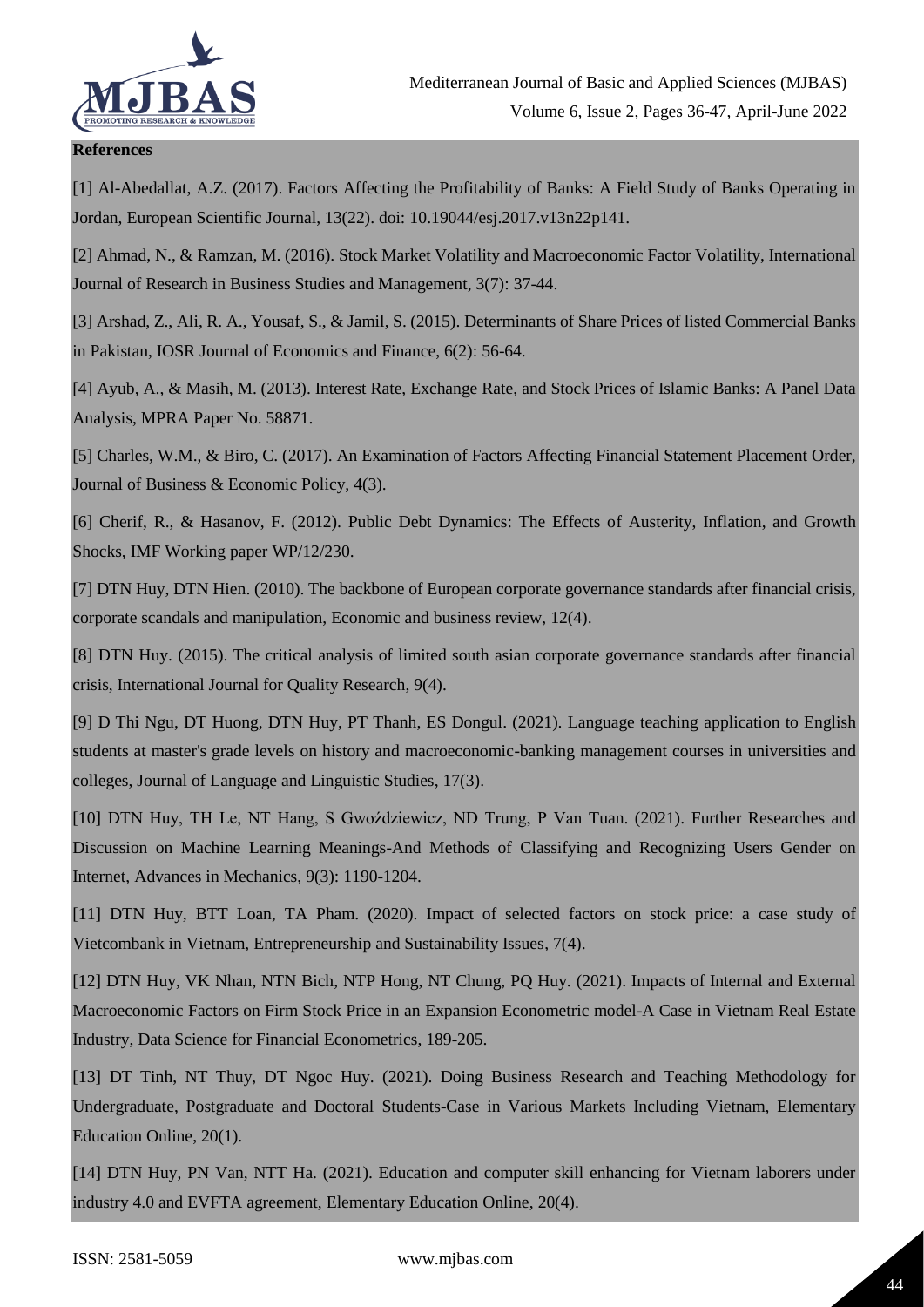

[15] Government (2015), Decree No. 30/2015/ND-CP dated 17 March 2015 guiding the implementation of provisions of the Law on Procurement on selection of investors (currently Decree No.25/2020/ND-CP dated 28 February 2020 guiding the implementation of provisions of the Law on Procurement on selection of investors).

[16] Government (2014), Decree No. 102/2014/ND-CP dated 10 November 2014 on administrative fines in land areas (currently Decree No. 91/2019/ND-CP dated 19 November 2019 on administrative fines in land areas).

[17] Government (2017), Decree No. 35/2017/ND-CP dated 03 April 2017 on collection of land use levy, land rental and water surface rental in economic zones and hi-tech zones.

[18] Hiếu Minh, Sửa Luật Thương mại để cải thiện môi trường kinh doanh, nguồn truy cập: https://tinnhanhchungk hoan.vn/phap-luat/sua-luat-thuong-mai-de-cai-thien-moi-truong-kinh-doanh-132558.html.

[19] Hirindu, K., & Kushani, P. (2017). The Factors Effecting on Bank Profitability, International Journal of Scientific and Research Publications, 7(2): 212-216.

[20] Krishna, R.C. (2015). Macroeconomic Variables impact on Stock Prices in a BRIC Stock Markets: An Empirical Analysis, Journal of Stock & Forex Trading, 4(2).

[21] Kulathunga, K. (2015). Macroeconomic Factors and Stock Market Development: With Special Reference to Colombo Stock Exchange, International Journal of Scientific and Research Publications, 5(8): 1-7.

[22] Kang, Woo Seong; Kim, Young Chan; and Yoo, Chang Jo (2014). Hyundai Motor's Global Marketing Strategy, Asia Marketing Journal, 16(1). Available at: https://doi.org/10.53728/2765-6500.1535.

[23] Jarrah, M., & Salim, N. (2016). The Impact of Macroeconomic Factors on Saudi Stock Market (Tadawul) Prices, Int'l Conf. on Advances in Big Data Analytics.

[24] Luthra, M., & Mahajan, S. (2014). Impact of Macro factors on BSE Bankex, International Journal of Current Research and Academic Review, 2(2): 179-186.

[25] Le, K., & Nguyen, M. (2020). Aerial bombardment and educational attainment. International Review of Applied Economics, 34(3): 361-383.

[26] Le, K., & Nguyen, M. (2021). Education and political engagement. International Journal of Educational Development, 85.

[27] National Assembly (2020), the Law on Investment.

[28] National Assembly (2013), the Law on Procurement.

[29] National Assembly (2015), Civil Code No. 91/2015/QH13 promulgated on 24/11/2015, effective on 01/01/2017.

[30] National Assembly (2005), Civil Code No. 33/2005/QH11 promulgated on June 14, 2005, expired on January 1, 2017.

[31] National Assembly (2005), Commercial Law No. 36/2005/QH11 promulgated on June 14, 2005, took effect on January 1, 2006.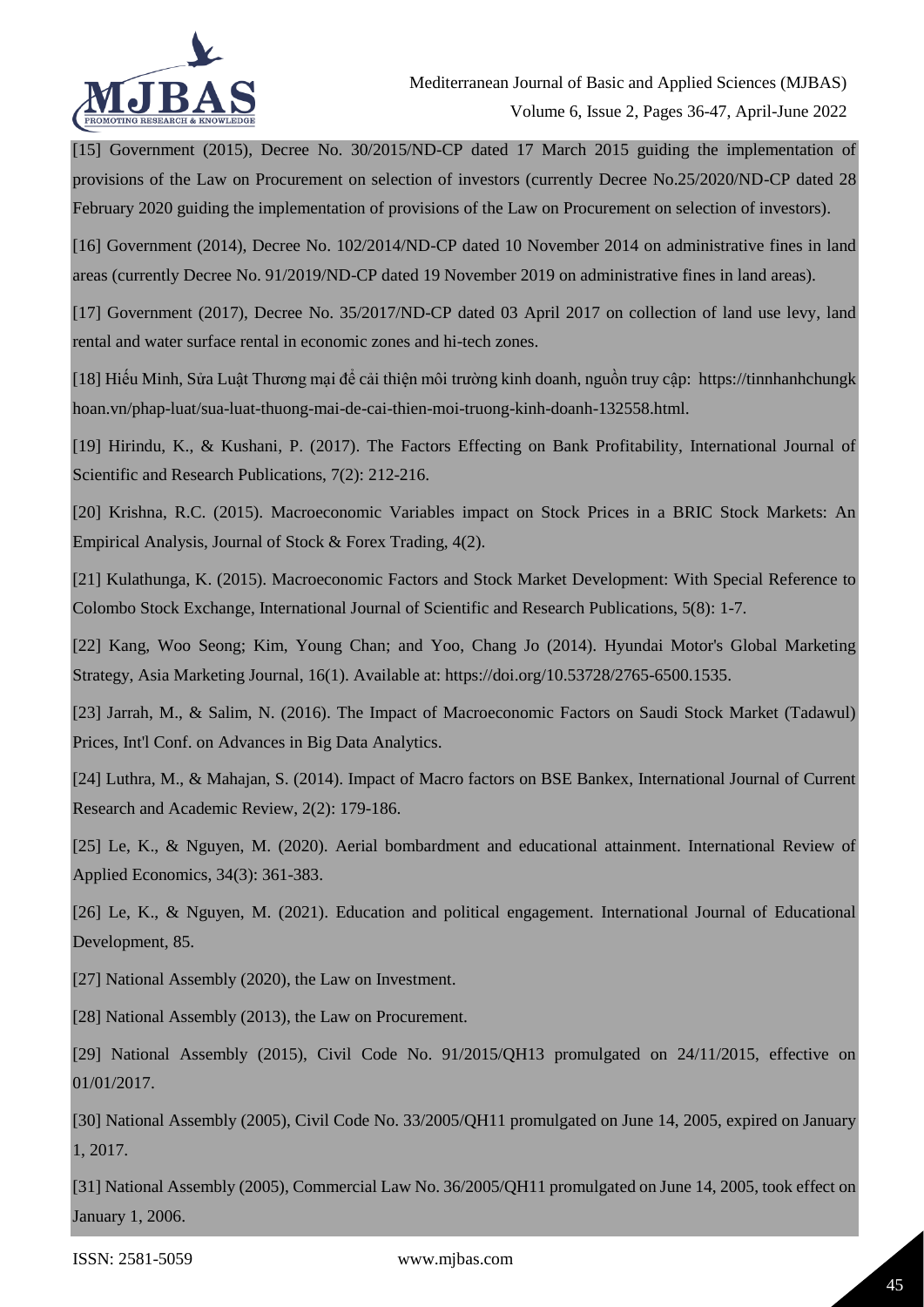

[32] N Thi Hang, D Thi Tinh, DT Ngoc Huy, PT Hong Nhung. (2021). Educating and training labor force Under Covid 19; Impacts to Meet Market Demand in Vietnam during Globalization and Integration Era, Journal for Educators, Teachers and Trainers, 12(1).

[33] NT Hoa, DTN Huy, T Van Trung. (2021). Implementation of students' scientific research policy at universal education institutions in Vietnam in today situation and solutions, Review of International Geographical Education Online, 11(10): 73-80.

[34] Ngo Trung Hoa (2018), Condotel development and management - Legal and theoretical bases, Legislative Studies Journal Volume No. 13(365).

[35] N ThiHoa, NT Hang, NT Giang, DTN Huy. (2021). Human resource for schools of politics and for international relation during globalization and EVFTA, Elementary education Online, 20(4).

[36] Nguyen Minh Tuan (2016), Scientific commentary on the Civil Code of the Socialist Republic of Vietnam, Publishing House. Justice, Hanoi.

[37] Orlin, M. (1973). A role for social workers in the consumer movement, Social Work, 18(1).

[38] PN Tram, DT Ngoc Huy. (2021). Educational, Political and Socio-Economic Development of Vietnam Based on Ho Chi Minh's Ideology, Elementary Education Online, 20(1).

[39] Pham Minh Hoa (2019), Land financing policies to attract FDI for general economic zones, Finance Journal Volume 704/2019.

[40] Phan Thu, Cần sửa đổi Luật Thương mại, nguồn truy cập: www.baohaiquan.vn/Pages/Luat-Thuong-mai-2005 sua-doi-thong-qua-vao 2018.aspx.

https://tapchicongthuong.vn/bai-viet/mot-so-giai-phap-hoan-thien-luat-thuong-mai-nam-2005trong-giai-doan-hien -nay-o-viet-nam-69593.htm

[41] Reddy, L.S et al. (2021). Advertising Strategies of Hyundai Motors in Indian Market, Intl Journal of accounting Finance in Asia Pacific, 4(1).

[42] Saeed, S., & Akhter, N. (2012). Impact of Macroeconomic Factors on Banking Index in Pakistan, Interdisciplinary Journal of Contemporary Research in Business, 4(6): 1200-1218.

[43] TTH Ha, NB Khoa, DTN Huy, VK Nhan, DH Nhung, PT Anh, PK Duy. (2019). Modern corporate governance standards and role of auditing-cases in some Western European countries after financial crisis, corporate scandals and manipulation, International Journal of Entrepreneurship, 23(1S).

[44] Thi Hoa, N., Hang, N. T., Giang, N. T., & Huy, D. T. N. (2021). Human resource for schools of politics and for international relation during globalization and EVFTA. Elementary education Online, 20(4).

[45] TTB Hang, DTH Nhung, DTN Huy, NM Hung, MD Pham. (2020). Where Beta is going–case of Viet Nam hotel, airlines and tourism company groups after the low inflation period, Entrepreneurship and Sustainability Issues, 7(3).